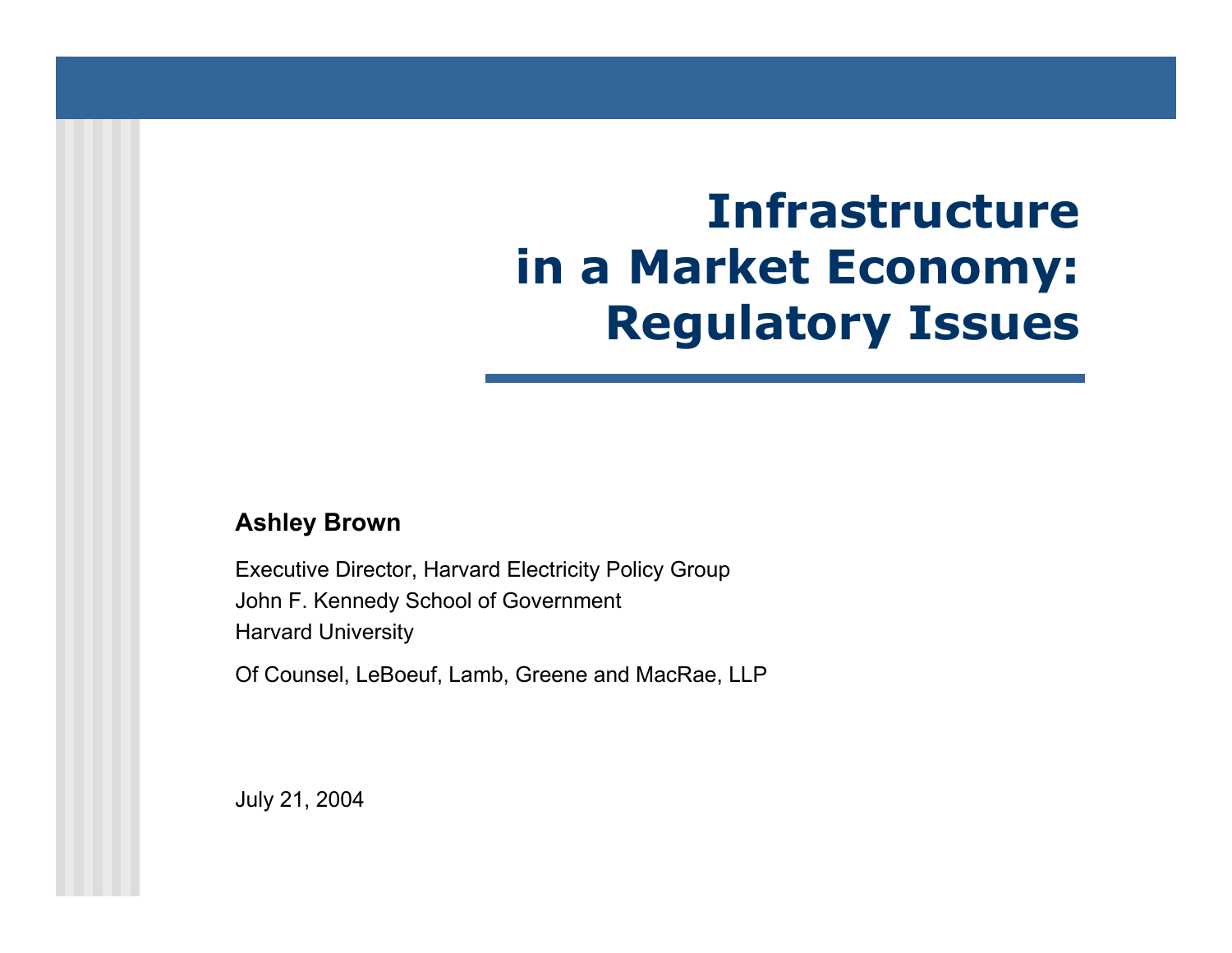## **Topics**

- **Regulatory Environment**
- **Substantive Issues**
- **Process Issues**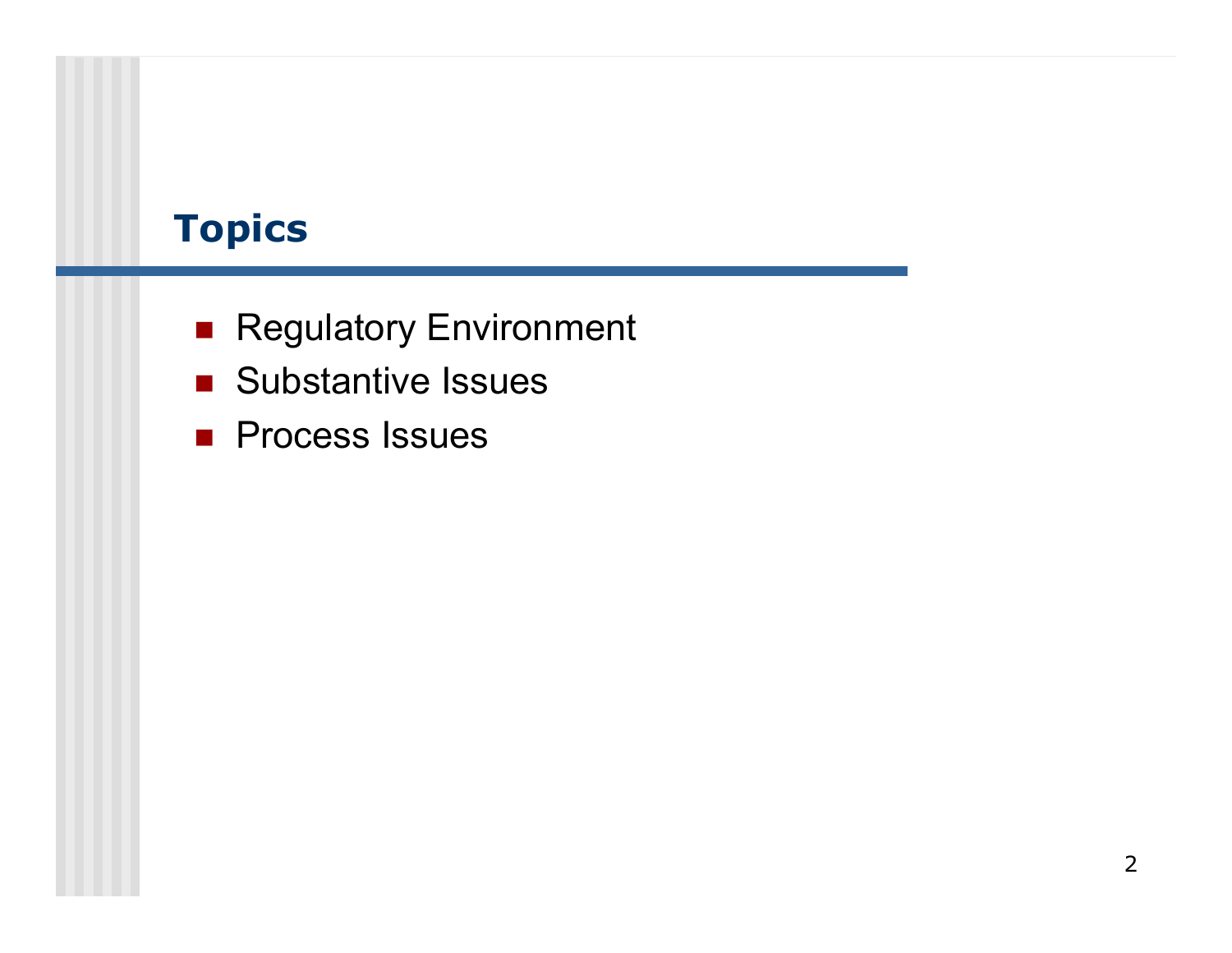## **Regulatory Environment**

- Certainty and Flexibility
- **Reflectual Milieu**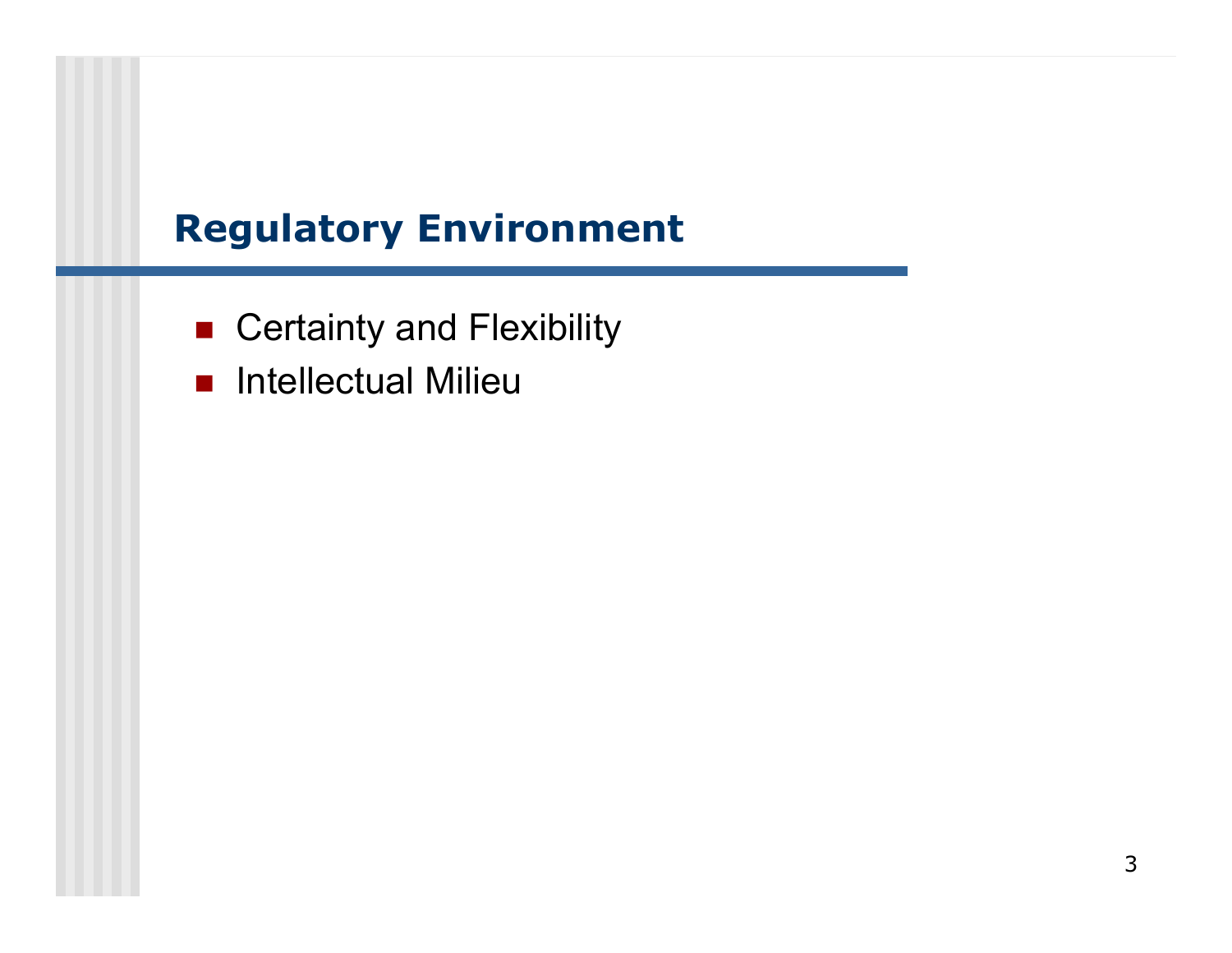## **Regulatory Environment** Certainty and Flexibility

### **Demands**

- Investors and consumers look for certainty and predictability in the regulatory process
- П Flexibility, however, is often required to adapt to changing circumstances

- П Regulation by contract
	- •Bilateral change only
	- Role for regulator?
- П Discretionary regulation
	- •Unilateral change with process protections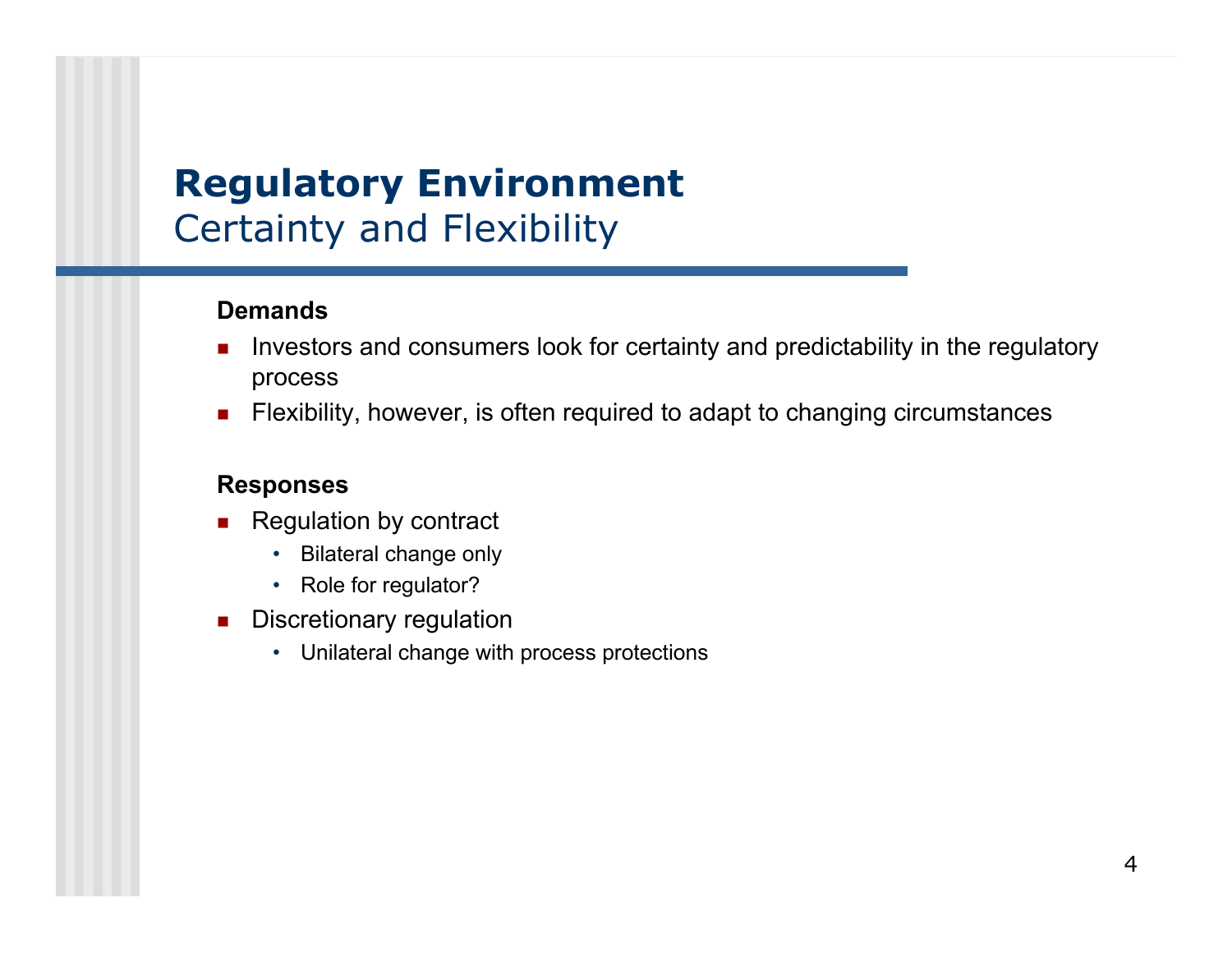## **Regulatory Environment** Certainty and Flexibility: Policy Queries

- П What is the appropriate balance between the desire for certainty and the need for change?
- П How can change best be "managed" in the regulatory process?
- П ■ To what extent, if any, should regulation be done by contract? To what extent, if any, should it be carried out in a more dynamic process?
- Should the consent of the regulated be required before any changes in the regulatory equation are made? If the regulato r has the ability to unilaterally alter the regulatory equations, what constraints should be put in place to limit his or her discretion?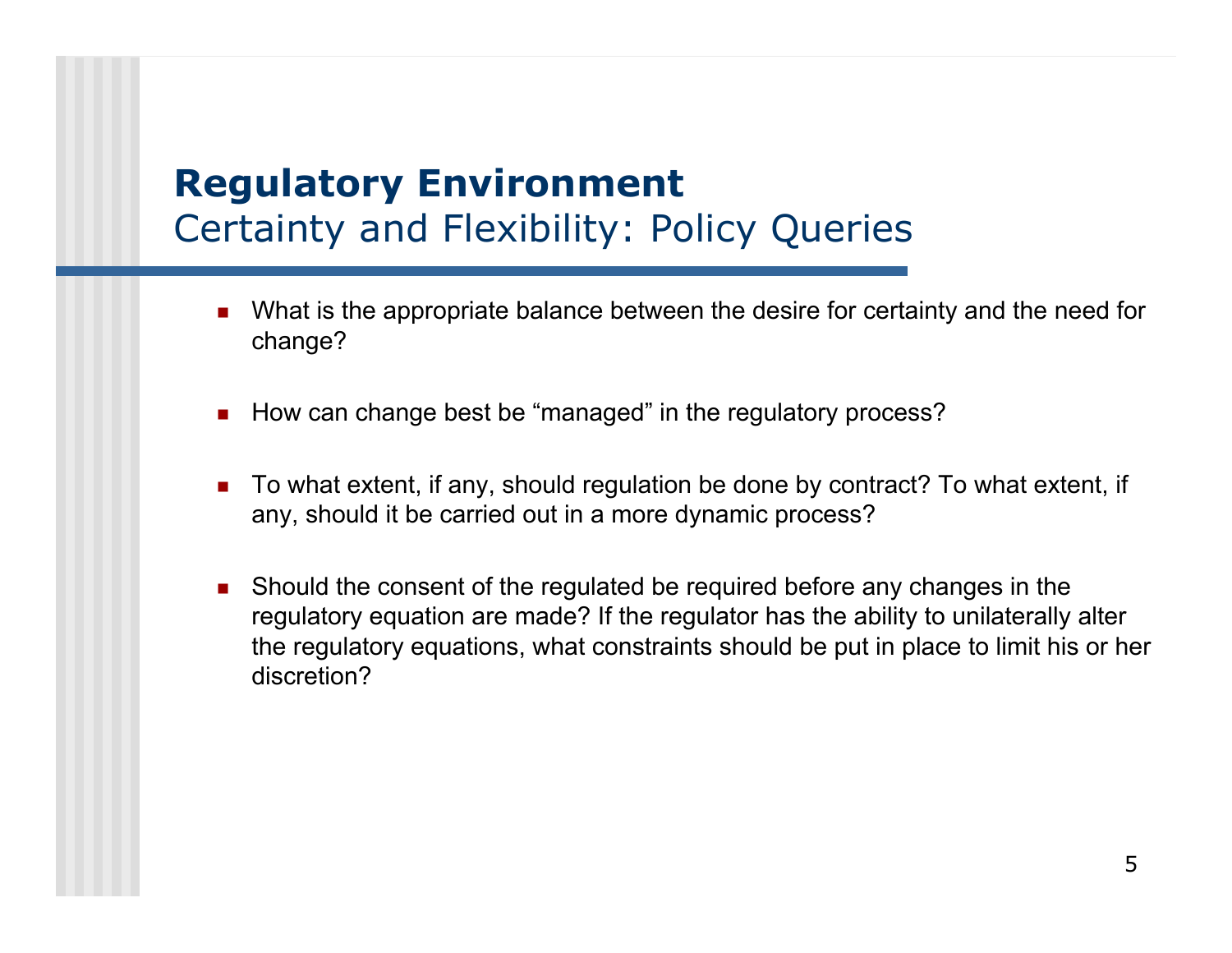## **Regulatory Environment** Intellectual Milieu

### **Demands**

- A rigorous intellectual milieu for regulations contributes to richer decisions
- Thoughtful debate and deliberation
- Avoid arbitrariness and corruption

- Organize key interests to make certain their voices are heard in the regulatory process
- Academic institutions, "think tanks" and other scholarly or policy-oriented groups contribute significantly to the regulatory ambiance
- Universities often have multi-disciplinary regulatory studies programs
- Many jurisdictions and/or interest groups actually subsidize such groups in the belief that they help to impose intellectual discipline, avoid "capture" of the regulators by any particular group, generate new ideas and prevent arbitrariness or corruption of the regulatory process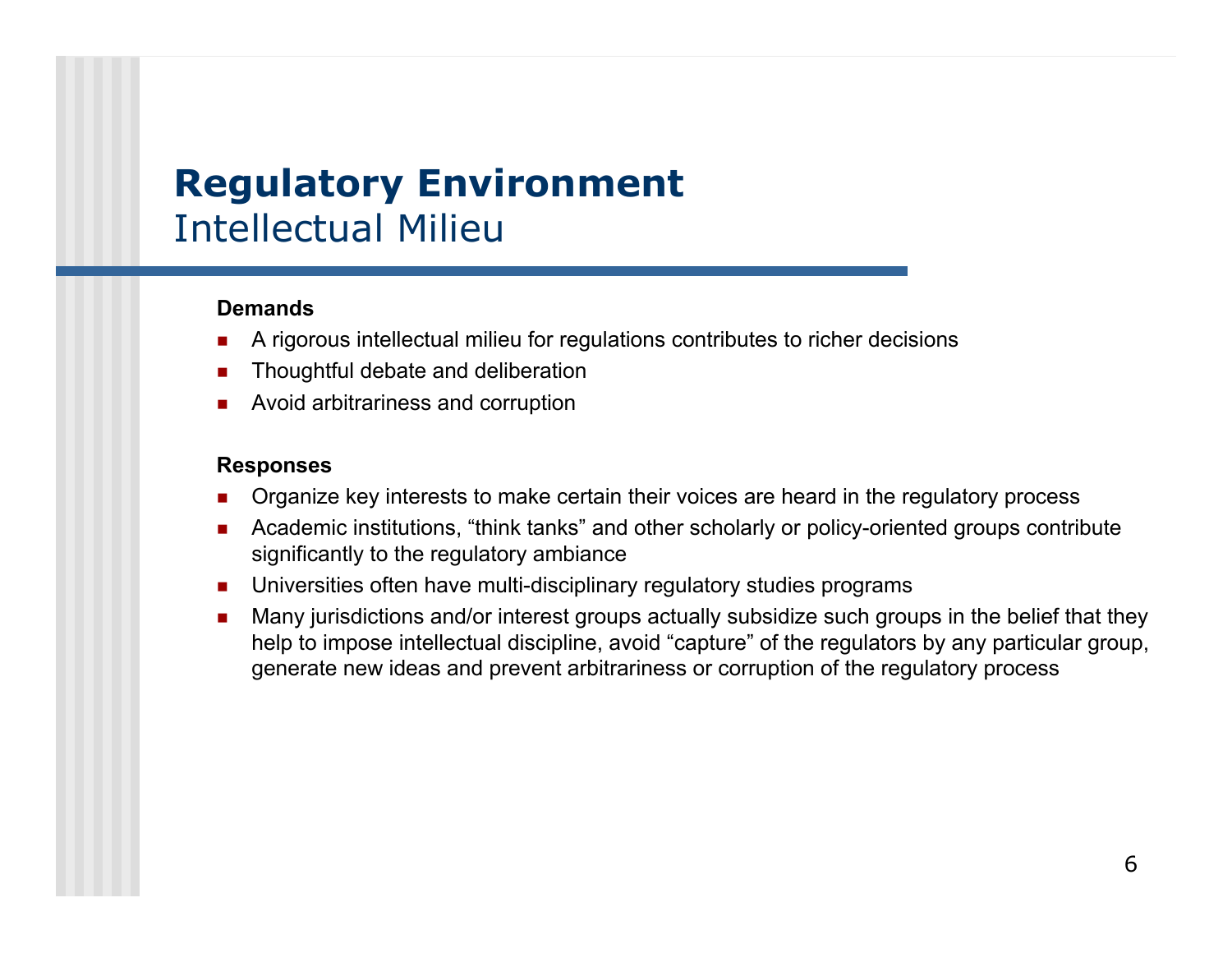## **Regulatory Environment** Intellectual Milieu: Policy Queries

- П ■ What steps, if any, need to be taken to avoid regulatory "capture"?
- What level of support, if any, should be provided to assure an appropriate intellectual environment for regulators?
- What steps, if any, should be taken to assure that all relevant constituents of regulation have a voice in the regulatory process?
- What responsibility do investors have to contribute to enhance the intellectual ambience and infrastructure of regulation?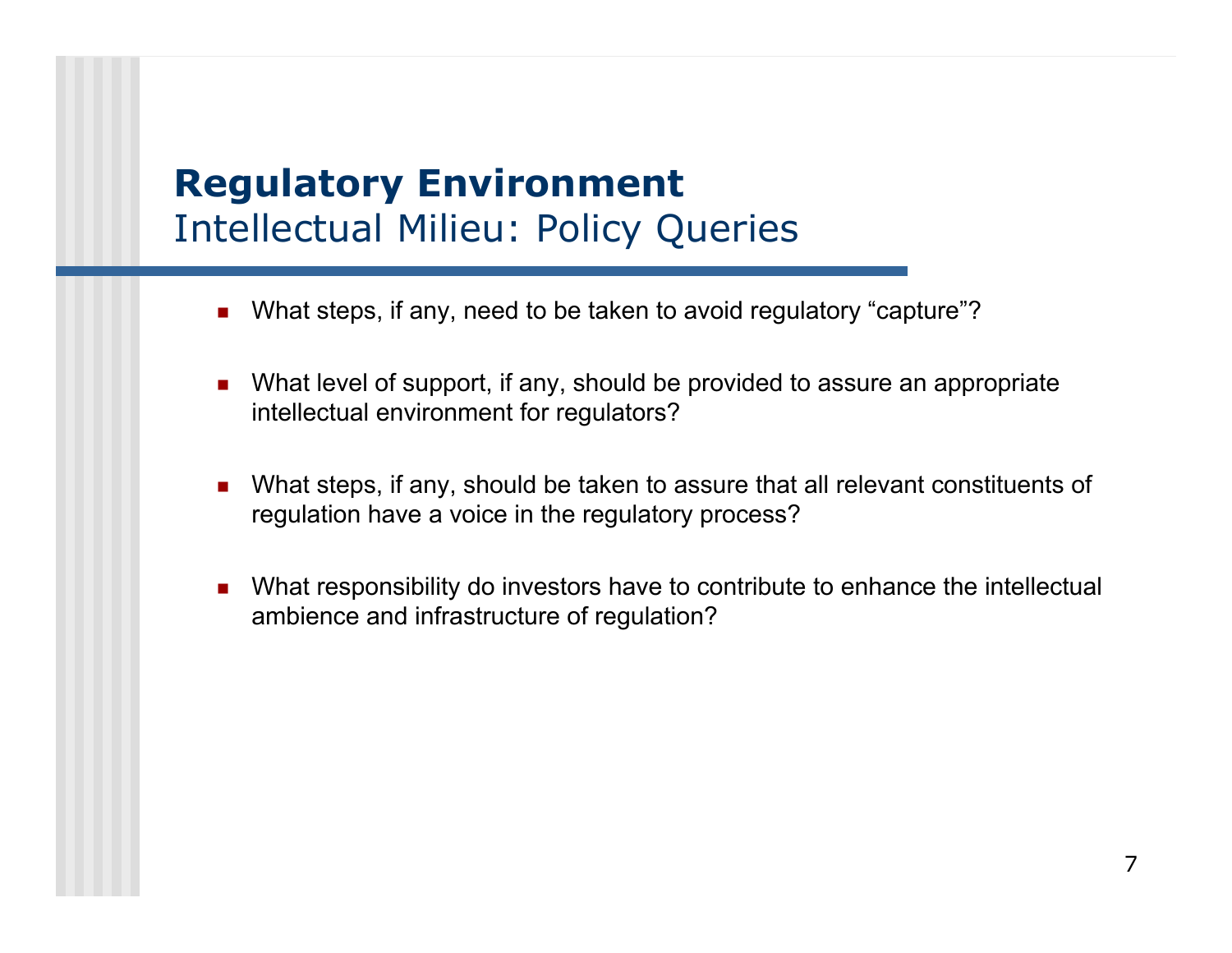### **Substantive Issues**

- **Narket Structure**
- **Reference**
- Social Expectations and Standards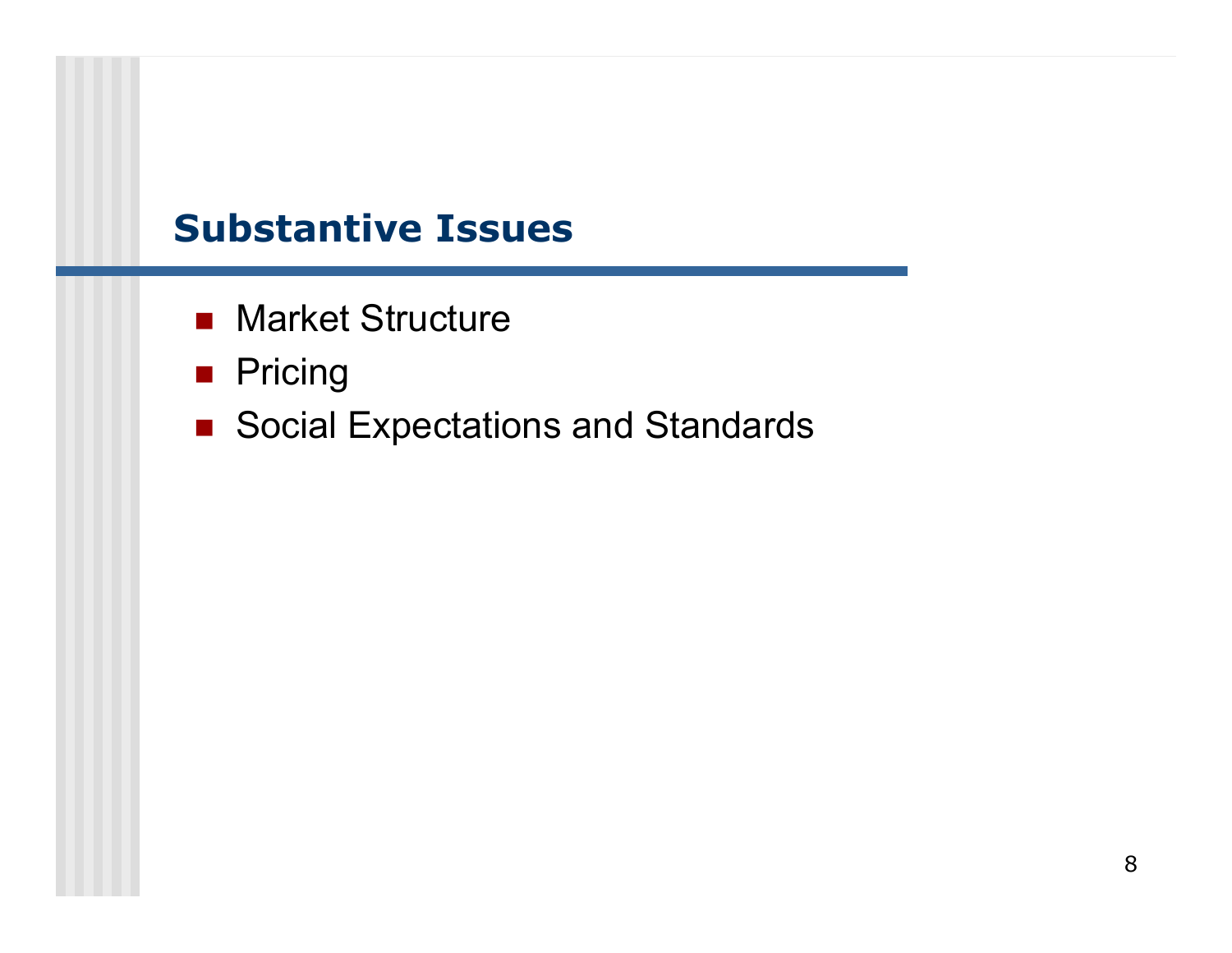## **Substantive Issues**Market Structure

**Principle:** Regulated monopoly and competition are means to an end

#### **Demands**

 Private investors and consumers will want to know to what degree market forces will be replied upon

#### **Responses: Developing the standards**

- Mere possibility of competition is sufficient?
- Competition needs to be sustainable and viable?
- Are any monopolies sustainable?
- **If market forces will be relied upon, all interested parties certainly want to know what the rules of** the market place will be:
	- How will l ong-term supply markets operate?
	- How will the spot market function?
	- What institutions will be put in place?
	- What rules short- and long-term are needed?
	- Enforcement? (behavioral, structural)
	- •Market power
	- Antitrust
	- •Vertical integration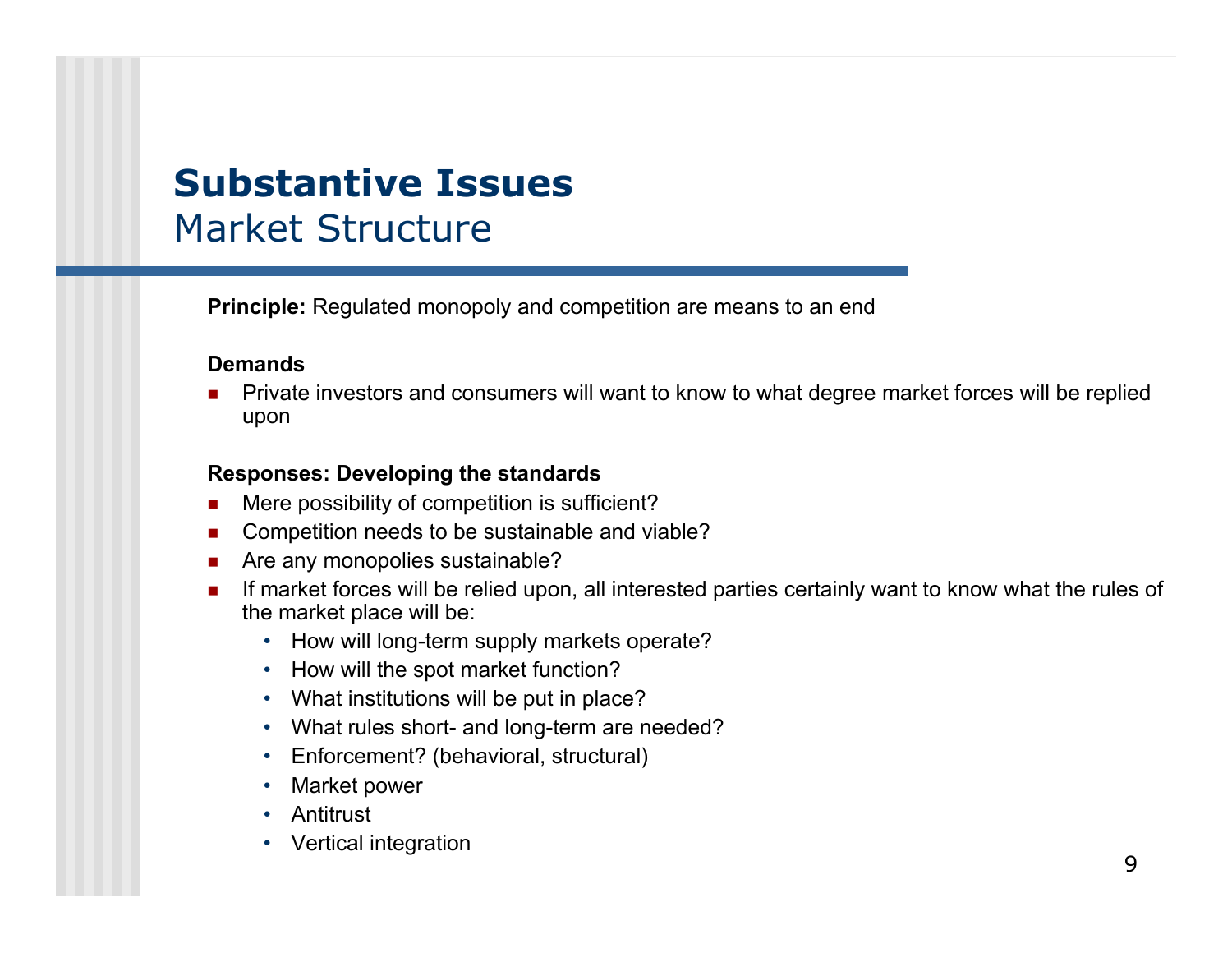## **Substantive Issues**Market Structure: Policy Queries

- What rules/guidelines are so essential that they need to be established very early in the process?
- Is the mere possibility of competition sufficient for reliance on market forces, or should there be a higher threshold?
- What services, if any, should be monopolies, or subject to exclusive concessions?
- What are appropriate market power standards? How should they be enforced?
- Who should be able to access the competitive market?
- To what degree, if any, should vertical integration be permitted? How should affiliate transactions be dealt with?
- What market structure issues need to be dealt with as a matter of public policy, and which can simply be allowed to evolve without any government intervention?
- $\mathcal{L}_{\text{max}}$ How should long-term contracting be done? How should spot markets operate?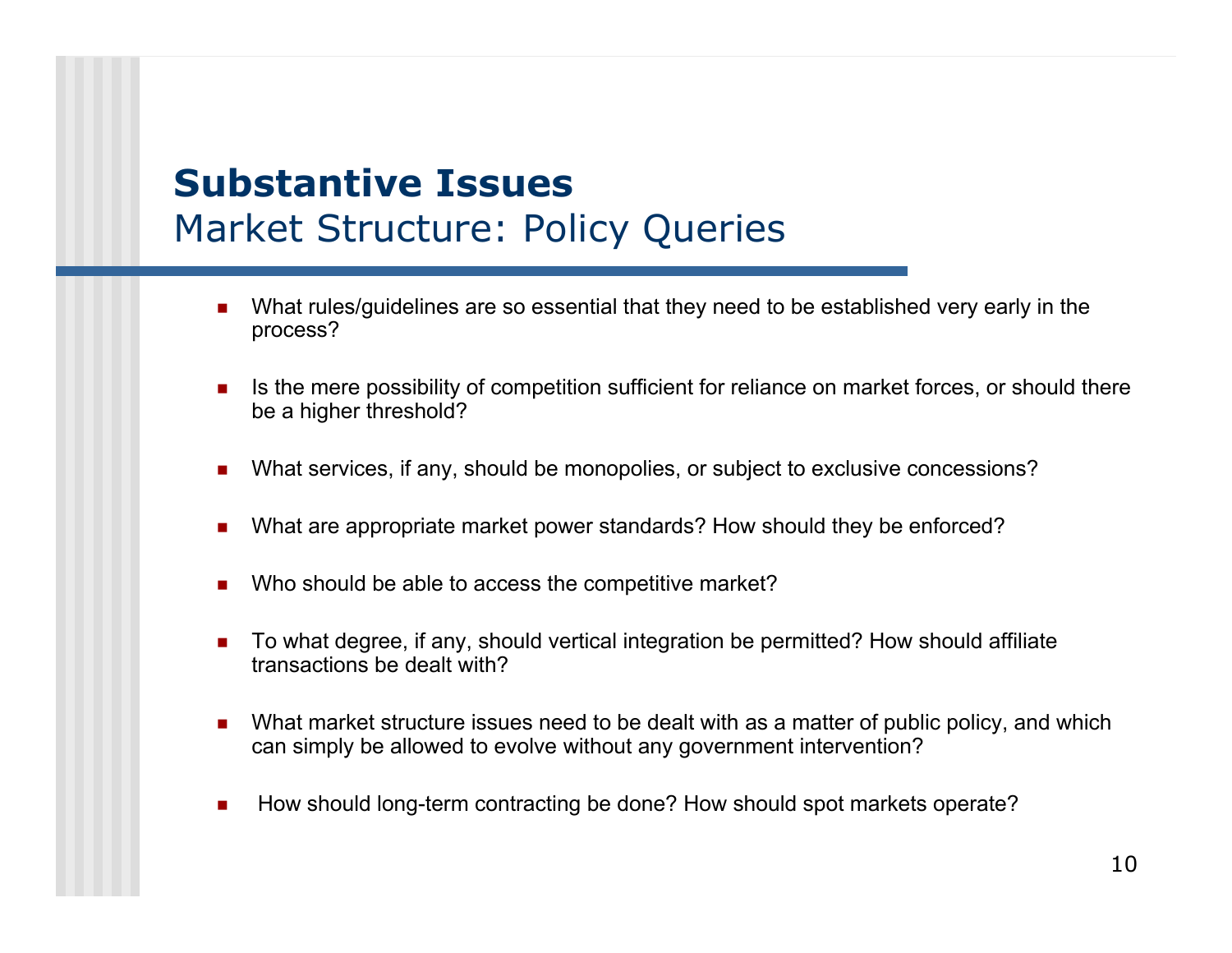## **Substantive Issues**Pricing

### **Demands**

- $\mathcal{L}_{\mathcal{A}}$ Provide investor with *reasonable opportunity* to recover capital
- $\mathcal{L}_{\mathcal{A}}$  Provide investors with *reasonable opportunity* to earn profits commensurate with risks taken
- $\blacksquare$  Incentives to perform

- If there is competition
	- Prices are market determined
- $\mathcal{L}_{\mathcal{A}}$  If a monopoly
	- Cost of service (rate-of-return pricing)?
	- •Price cap?
	- Revenue cap?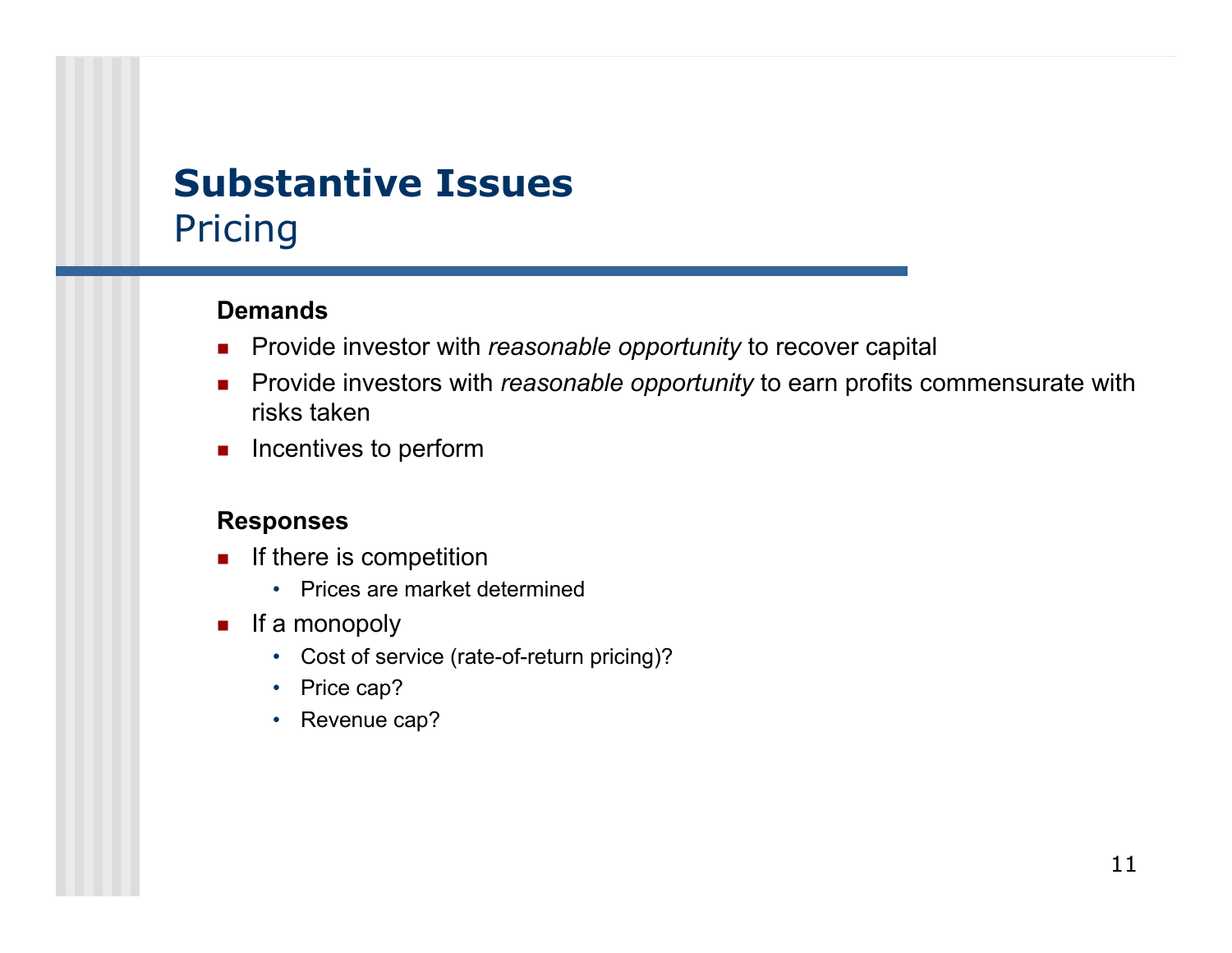## **Substantive Issues**Pricing: Policy Queries

- What constitutes a sufficiently competitive market to allow for market-based prices?
- **Nhat residual mechanisms, if any, should regulators retain to intervene where competition is not sufficient to** permit market-based prices? When may/should they be imposed?
- What services, if any, are natural monopolies, or should be treated as monopolies for purposes of regulation?
- г ■ What is the appropriate pricing regime for monopoly services? Price cap? Revenue cap? Rate of return? Something else? Which system provides for more resiliency? Whi c h is more subject to p olitical or other manipul ation? Which sends the most appropriate price signals? Which is m ore complicated or costly to administer? How different are the methodologies?
- If price caps are used, what cost elements, if any, should be considered exogenous to the cap? Should there be a productivity factor employed? If so, how should it be derived? What is the appropriate time duration between rate reviews? What indices, if any, should be used to allow for automatic rate adjustments? What matter shoul d be subject to regulatory review at the specified times for such reviews? How should such reviews be c onducted? Should any c hanges in r ates or terms and conditions of service by the regulator be p ermitted between the periods specifi ed?
- **If rate of return regulation is used, what constitutes a reasonable rate of return? When should reviews of rates** and terms and conditions of service be conducted? How should the reasonableness/prudence of costs incurred be ascertained? Should some elements of costs be considered exogenous to "rate case" reviews and be treated differently?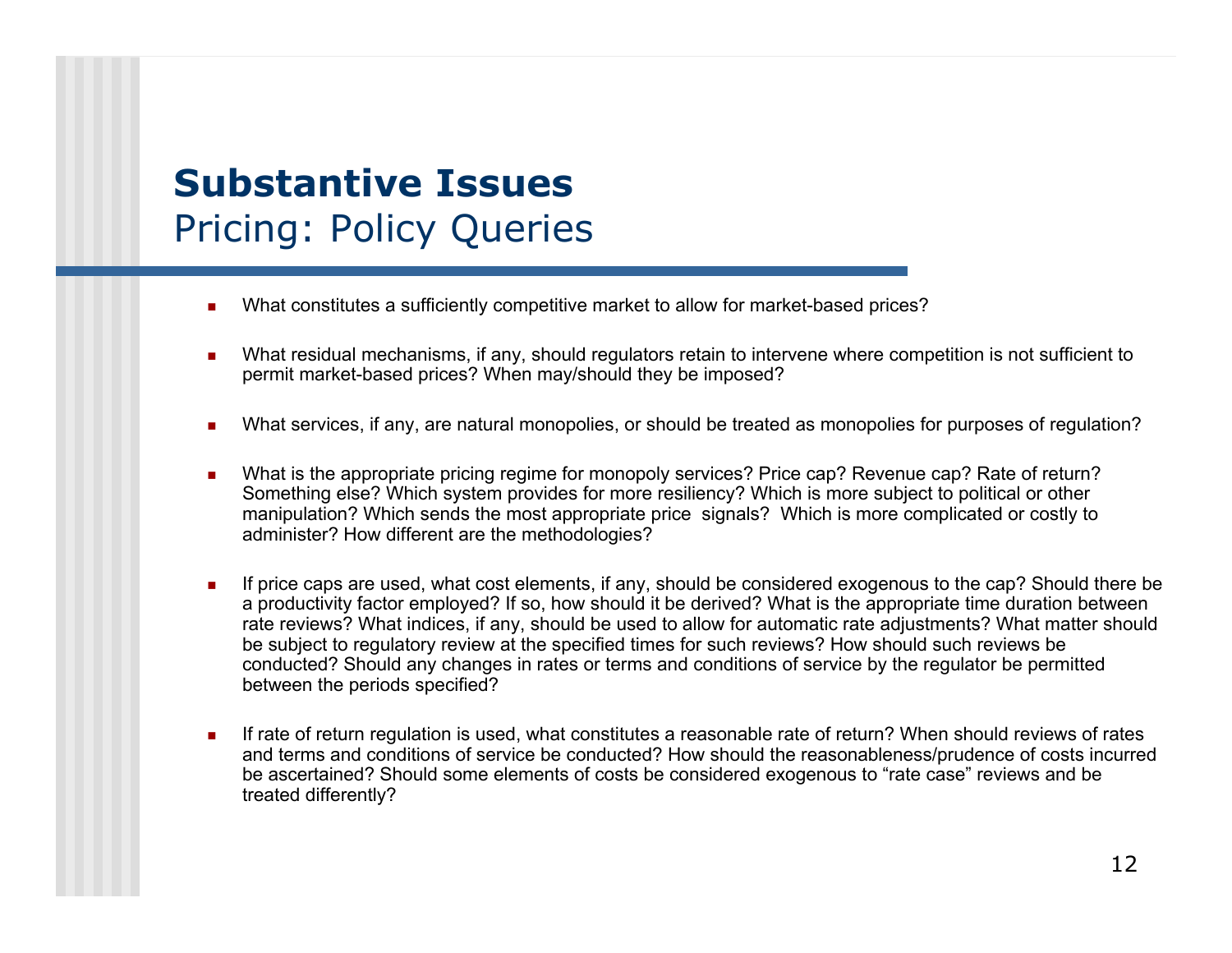## **Substantive Issues**Social Expectations and Standards

### **Demands**

- Economic efficiency
- Social expectations (e.g., universal service, environmental, low-income subsidies, quality of service)
- Consumer expectations (e.g., timely payment of bills, reasonable access, protection from theft of service)

- П Articulate expectations in license or law *(ex ante)*
- $\mathcal{L}_{\mathcal{A}}$ Internalize into privatization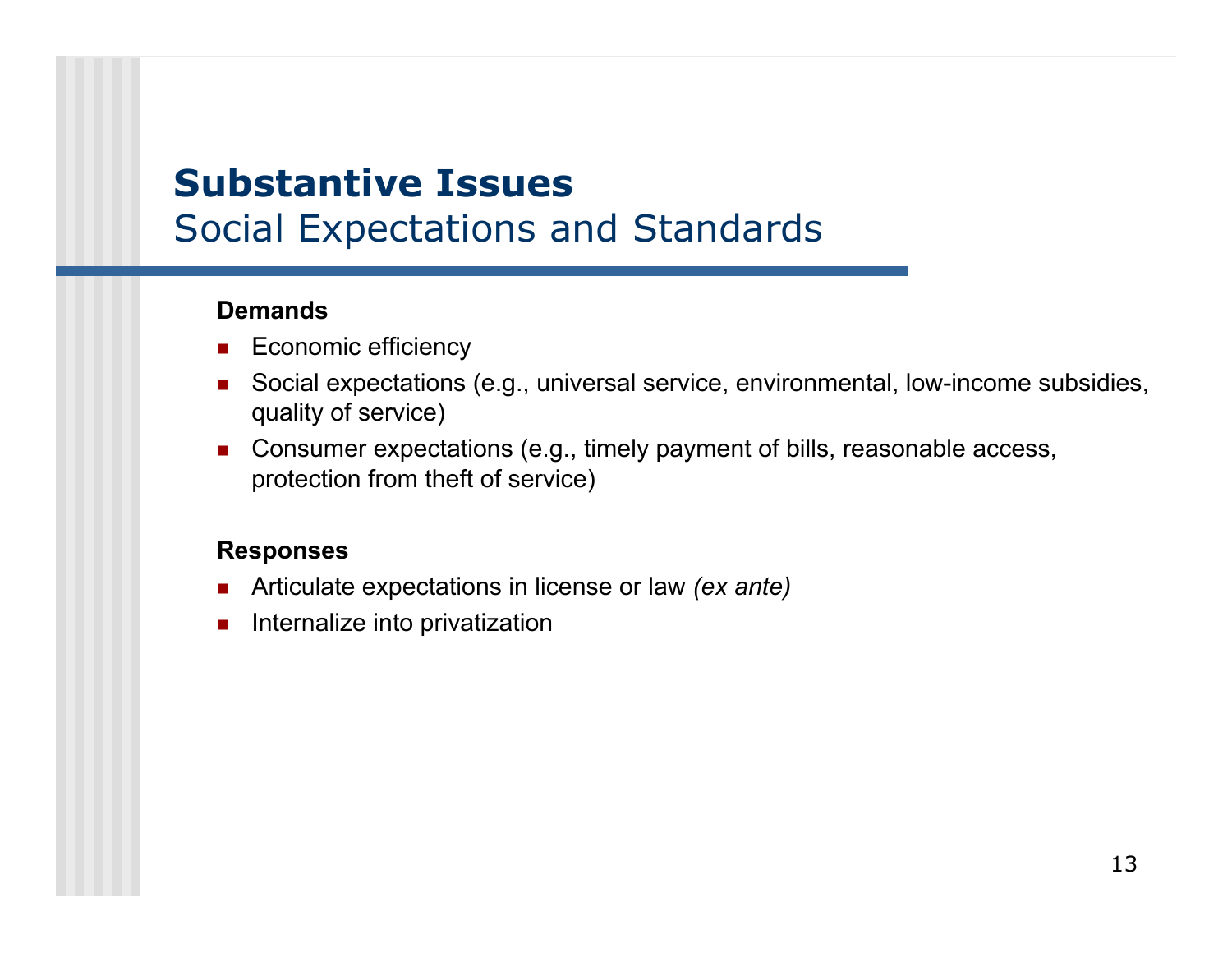## **Substantive Issues**Social Expectations and Standards: Policy Queries

- What are appropriate service quality standards?
- **Numer 2018** What are appropriate social expectations from regulated providers of infrastructure services or private custodians of precious natural resources/
- $\mathcal{L}_{\mathcal{A}}$ How and where should service quality standards and social expectations be articulated?
- **Should concessionaires be able to exercise the powers of eminent domain, and if so, under** what circumstances and procedures?
- What remedies will be available to service providers for non-payment, misuse of service or another breach of obligation by consumers? What should the rules be for the disconnection of service?
- П What remedies will be available to consumers when the service provider breaches its obligations?
- How will disputes between regulated service providers and consumers be resolved?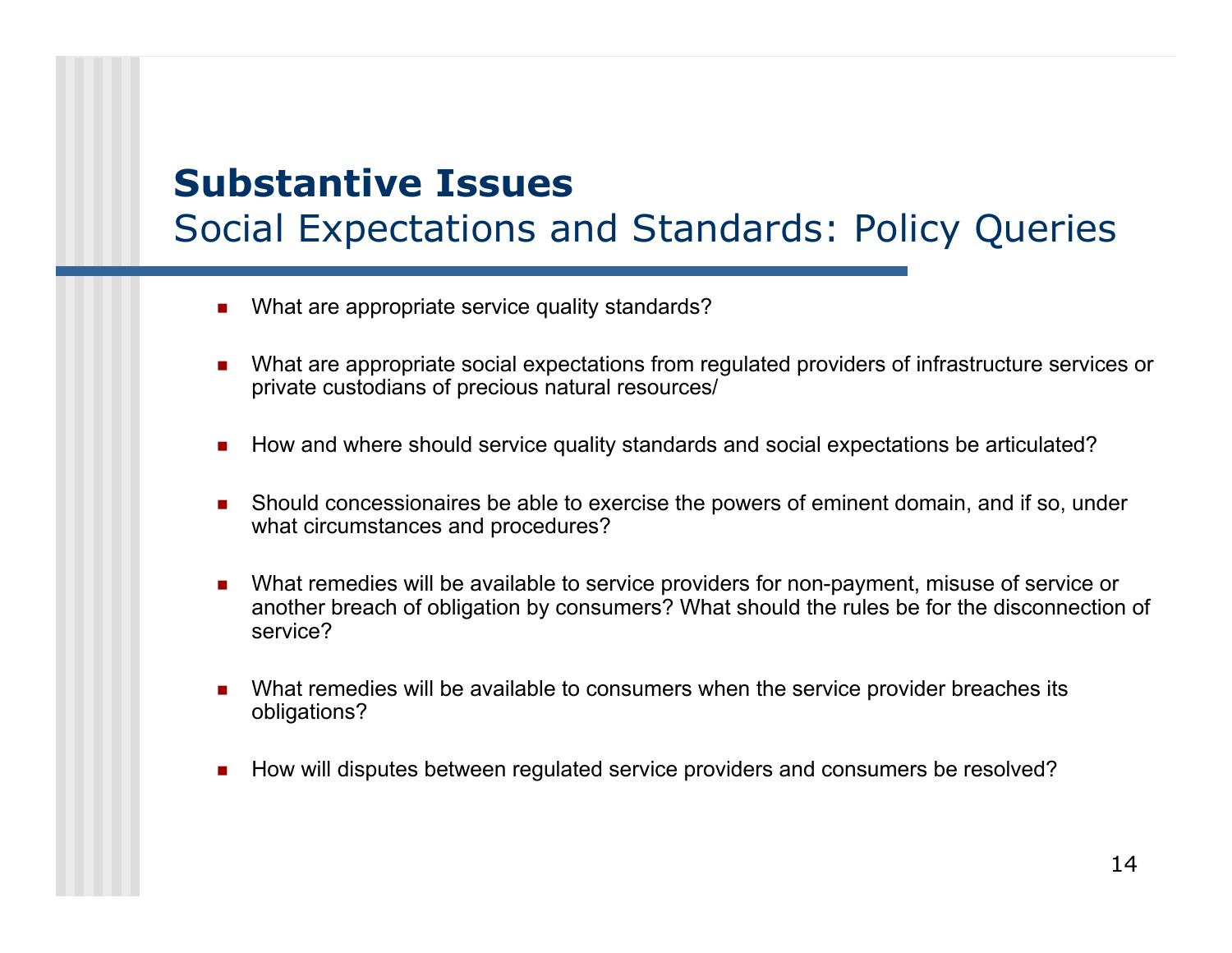### **Process Issues**

- **n** Independence
- Competence
- **Transparency**
- **Appeals**
- Boundaries between Regulation and Management/Risk Allocation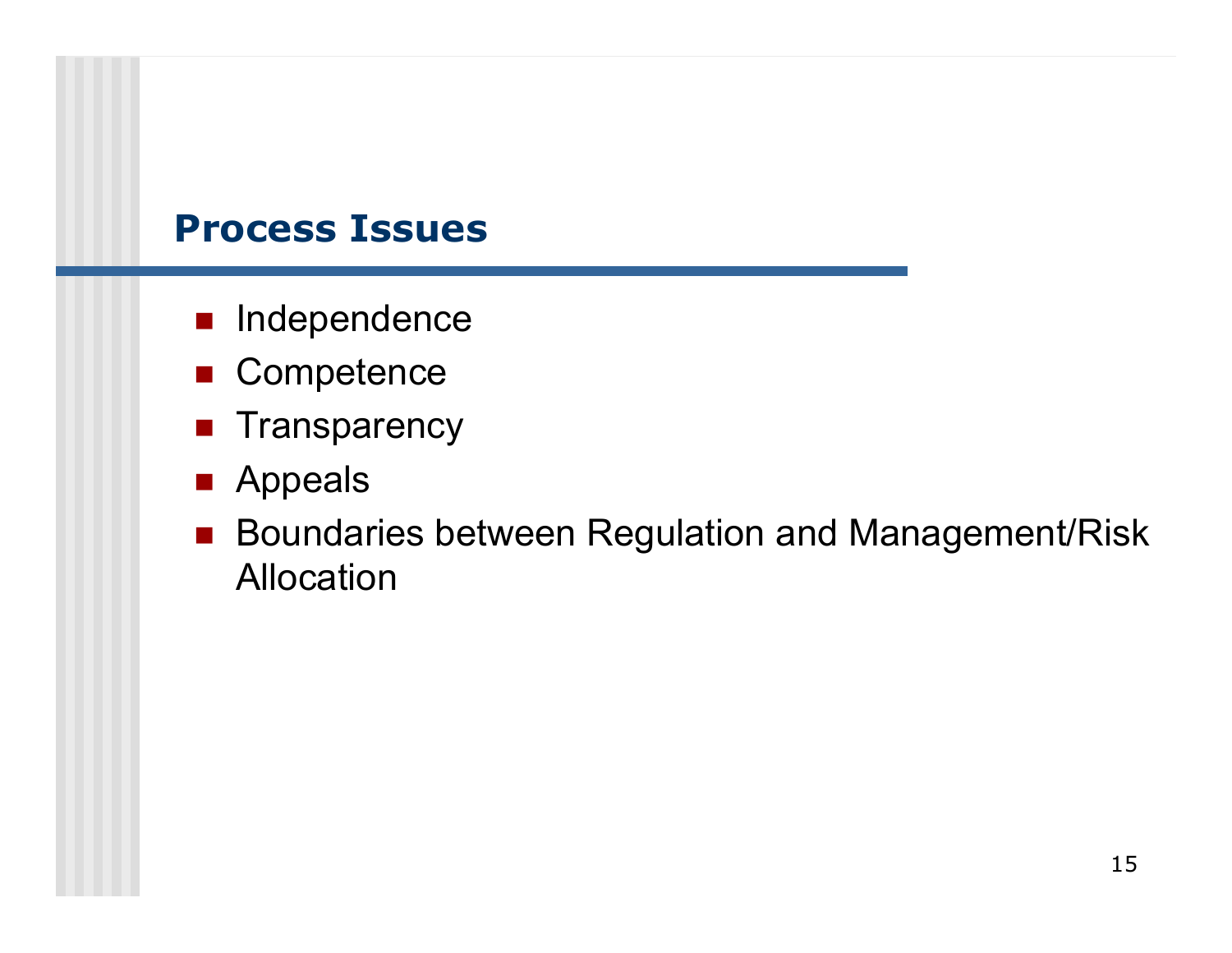## **Process Issues**Independence

### **Demands**

Regulatory agencies need to be independent from government and stakeholders

- П Free from short-term or partisan political considerations
- $\mathcal{L}_{\text{max}}$ Free to make final decisions subject to appeals
- $\mathbf{r}$ Sufficient financial and human resources

- П Fixed terms
- $\mathcal{L}_{\rm{max}}$ Revolving fund budget arrangements
- $\blacksquare$ No removals other than for good cause
- $\blacksquare$ Final decision-making authority without having to obtain prior approval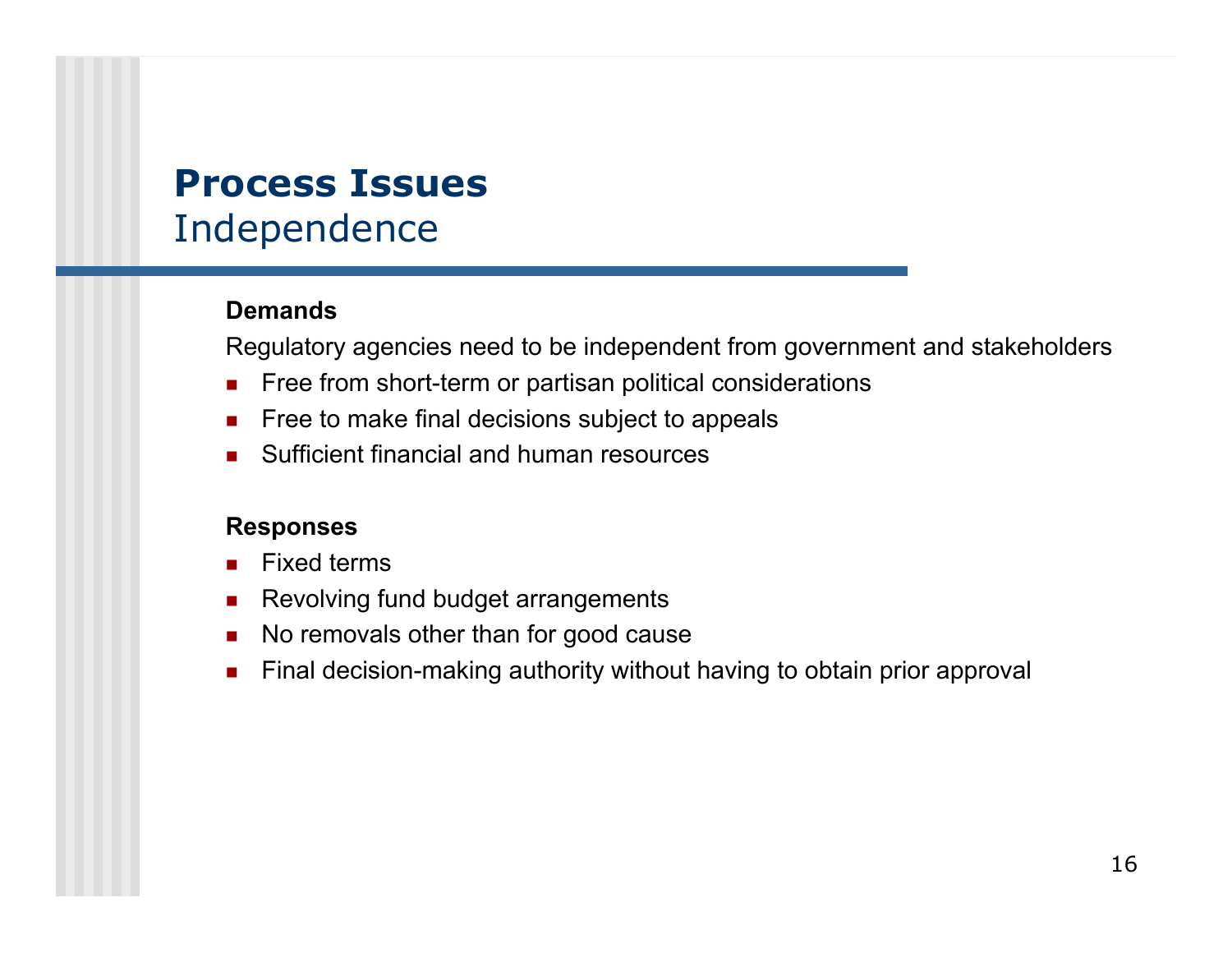## **Process Issues**Independence: Policy Queries

- $\mathcal{L}_{\mathcal{A}}$ What mechanisms should be in place to protect regulatory independence?
- $\mathcal{L}_{\mathcal{A}}$  What mechanisms should be in place to assure that regulators are appropriately accountable?
- How should the budget for the regulatory agency be set, and what is appropriate spending for regulation?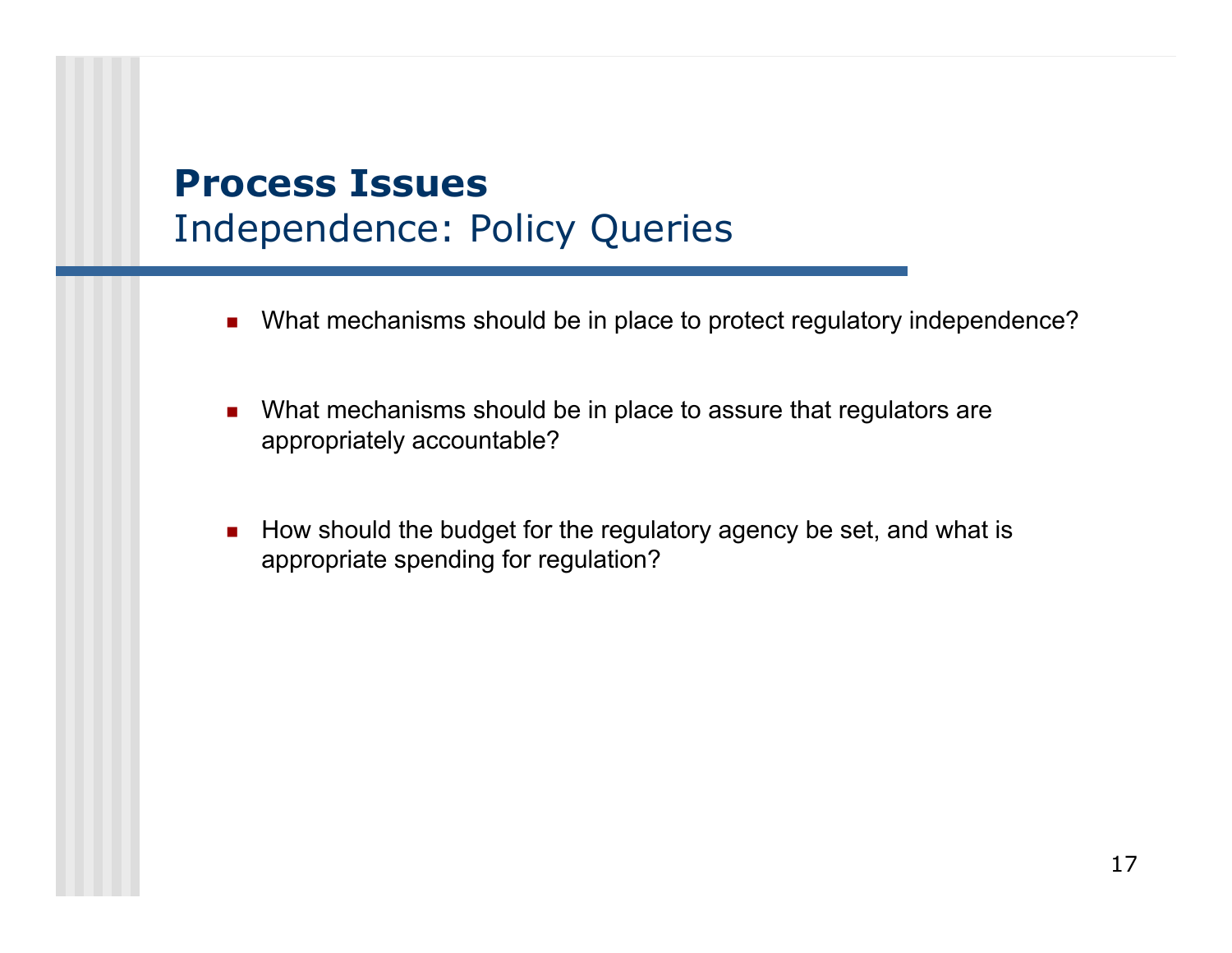## **Process IssuesCompetence**

### **Demand**

Regulators must be competent in the various disciplines that bear on their duties

- П Skilled and experienced practitioners in such relevant professions as economics, public administration/management, law, finance, engineering and accounting
- $\mathcal{L}_{\mathcal{A}}$ Minimum professional criteria might be mandates by law or regulation
- $\mathcal{L}_{\mathcal{A}}$  Salaries and benefits should be set at levels that enable the agency to both attract and retain capital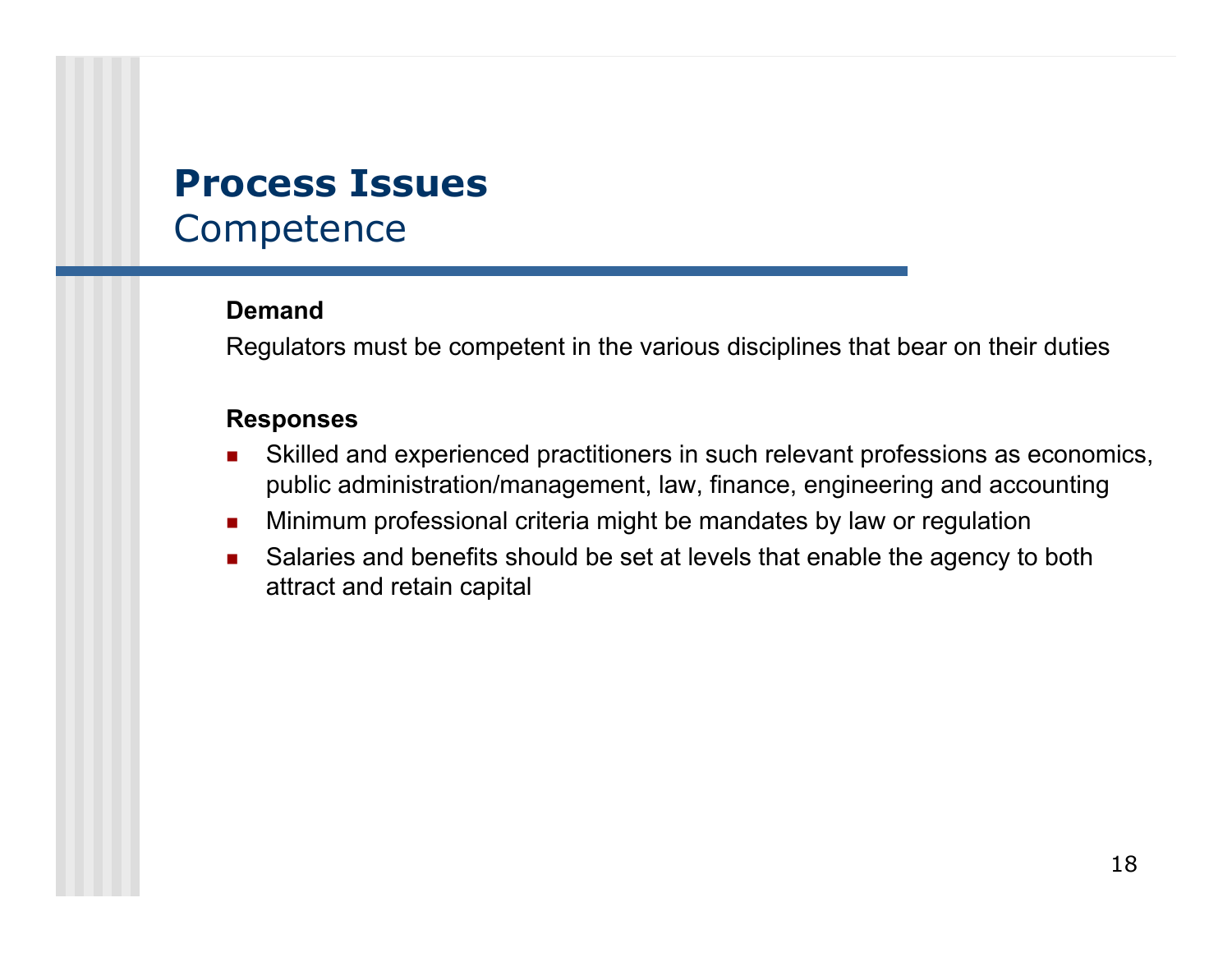## **Process Issues**Competence: Policy Queries

- $\overline{\phantom{a}}$ Should minimum qualifications be set for regulators? If so, what should they be?
- Should diversity of professional backgrounds be mandated for regulatory agencies?
- $\mathcal{L}_{\mathcal{A}}$ What other assurances of regulatory competence, if any, should be put in place?
- How do regulatory agencies obtain adequate resources?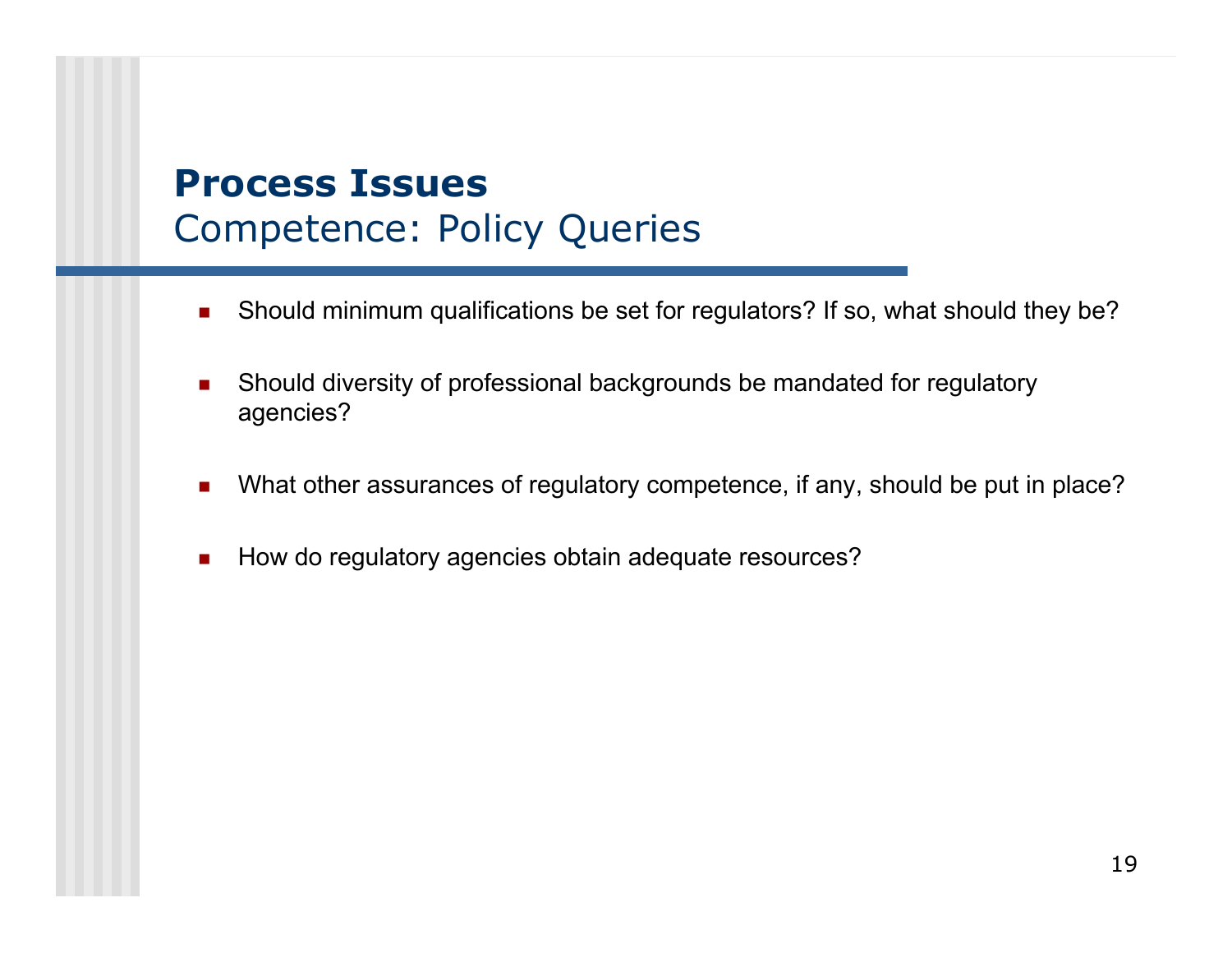## **Process IssuesTransparency**

### **Demand**

The decision-making process must be fair, open, transparent, easily understood and accessible to all who wish to participate

### **Responses**

Elements of such a process would typically include:

- $\blacksquare$ Notice of matters that are pending
- $\mathcal{L}_{\mathcal{A}}$  Meaningful opportunities for parties to participate and input pending issues whose outcomes will affect them
- $\mathcal{L}_{\mathcal{A}}$ Open records requirements
- $\mathcal{L}^{\text{max}}_{\text{max}}$ Clear, publicly articulated rules and timetables for decision-making
- **Published ethical and other codes of conduct**
- $\mathcal{L}_{\mathcal{A}}$ Written decisions clearly setting forth both the decision and the rationale for it
- **The State** Open records
- $\mathcal{L}_{\text{max}}$ Testing of information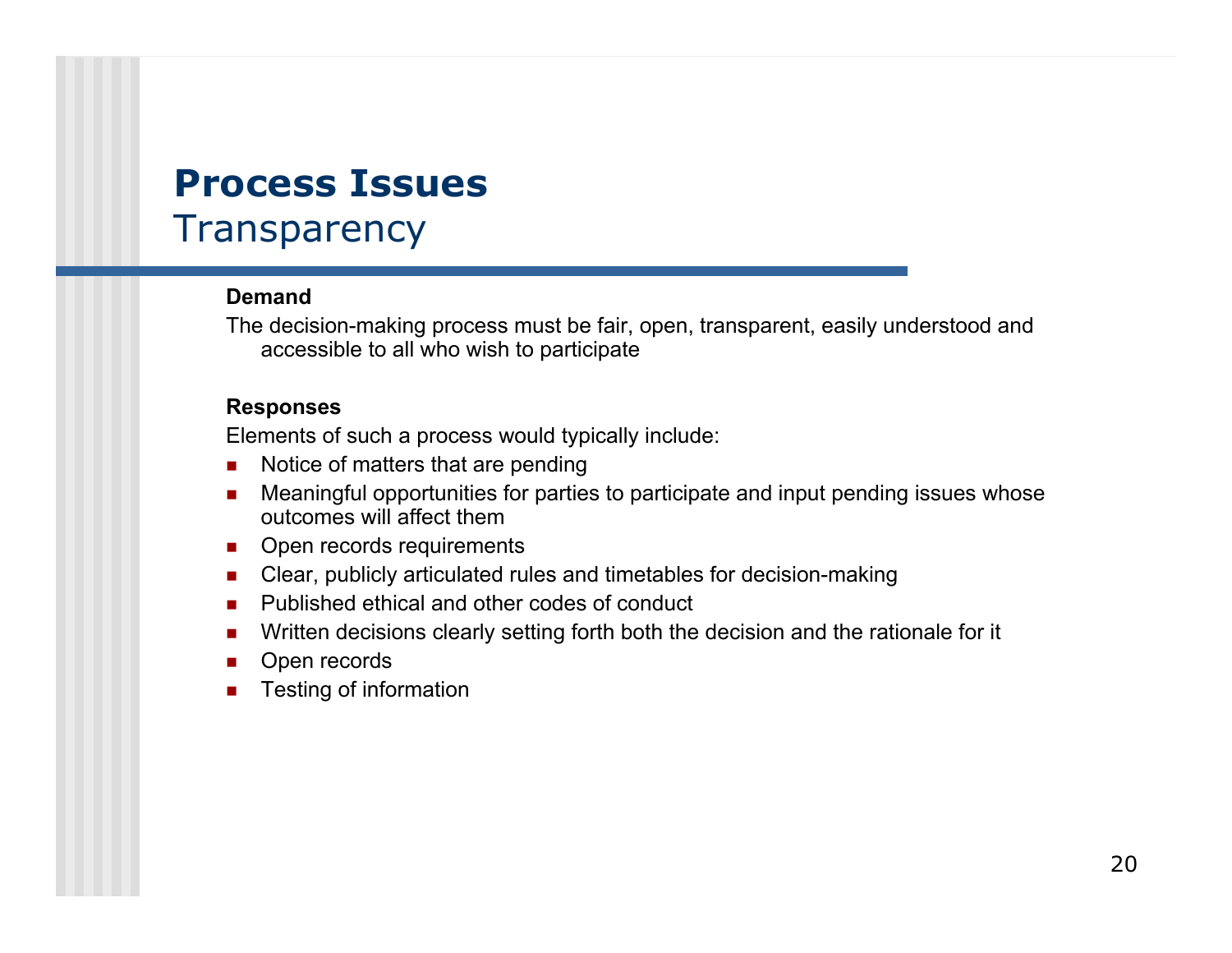## **Process Issues**Transparency: Policy Queries

- $\blacksquare$ What are the critical elements required to assure transparency in regulation?
- $\blacksquare$  What are the critical elements of fairness in a regulatory decision-making process?
- How extensive should "open records" and "sunshine" requirements be?
- $\mathcal{L}_{\mathcal{A}}$ Should there be a single regulator or a board?
- $\mathcal{L}_{\mathcal{A}}$ What ethical standards are appropriate for regulators?
- $\blacksquare$ Can real-world policy making/regulation be fully transparent?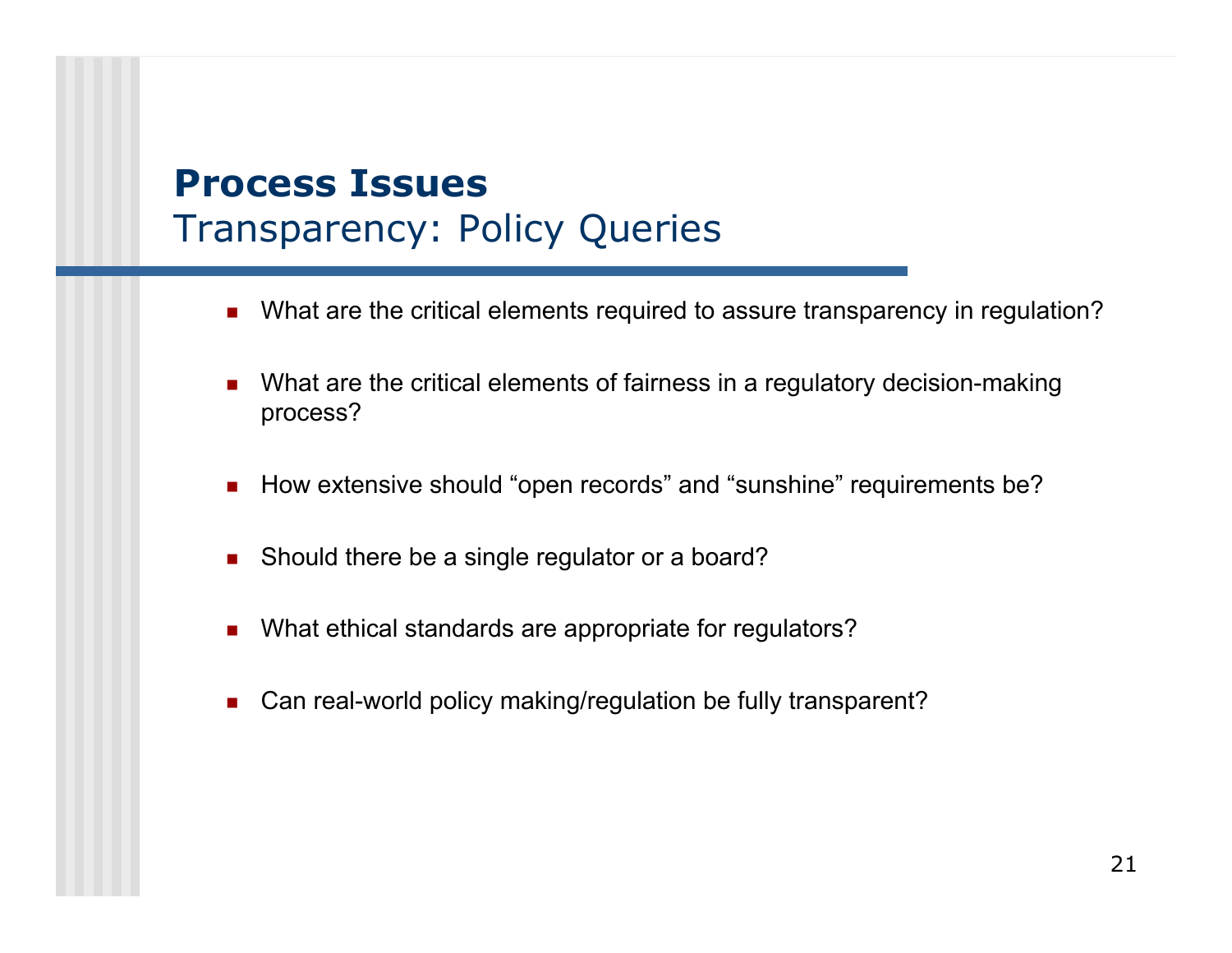## **Process Issues**Appeals

### **Demand**

Regulatory decisions need to be final in an administrative sense, but should be subject to appeals to relevant authority

### **Responses**

The standards for appeal typically include:

- П Making certain regulators did not exceed their authority
- $\mathcal{L}_{\text{max}}$ That all procedural and substantive rights were properly observed
- $\mathcal{L}_{\text{max}}$ The decision in question was neither arbitrary nor capricious
- $\mathcal{L}_{\mathcal{A}}$  Some jurisdictions require appellate bodies to conduct *de novo* proceedings, while others simply accept the record of the regulatory body and make appropriate legal review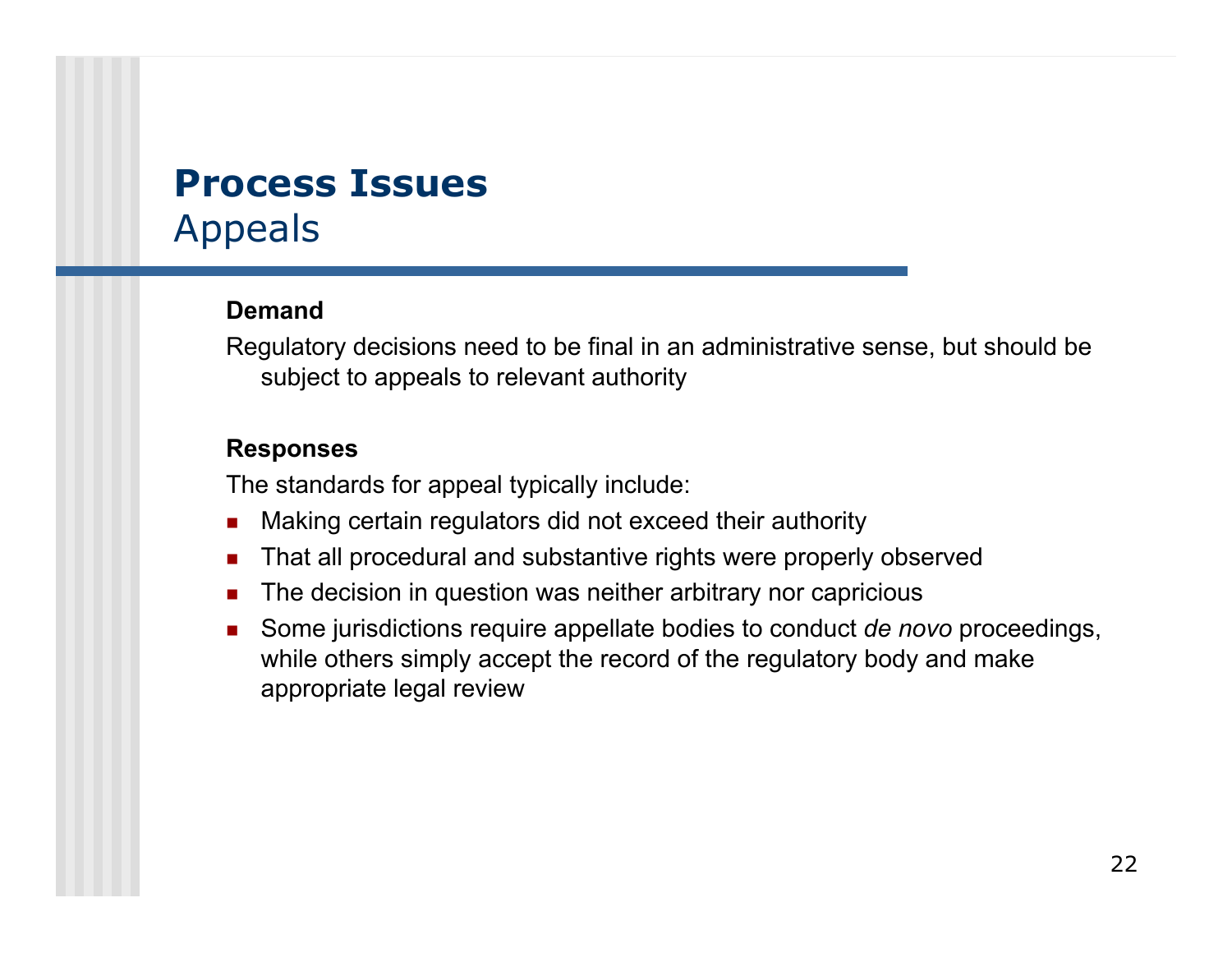## Process IssuesAppeals: Policy Queries

- $\mathcal{L}_{\mathcal{A}}$ What are appropriate substantive and process standards for appellate review?
- What is the appropriate forum for appeals: government? court? both?
- П What assures expertise and competence in appellate bodies?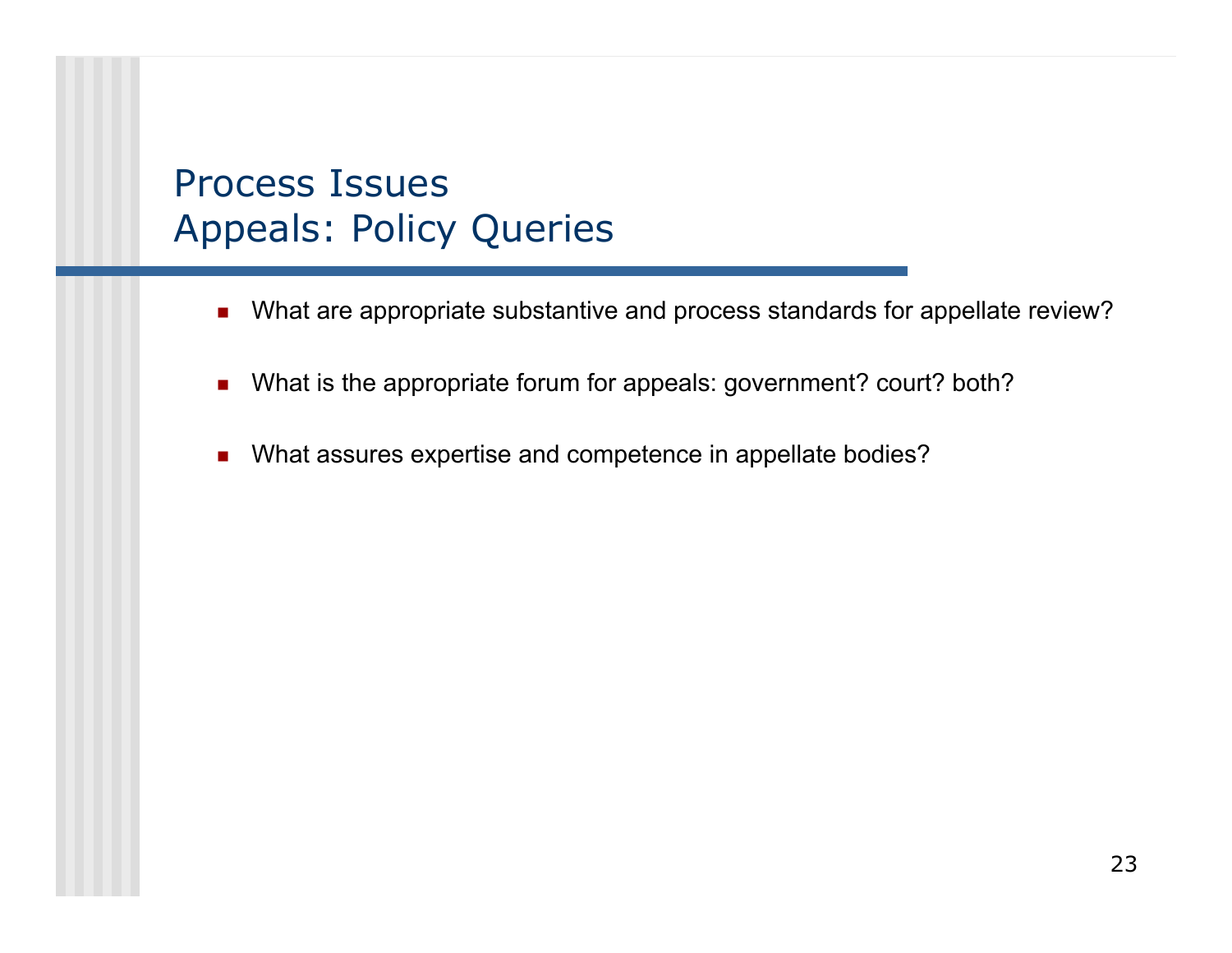## **Process Issues**

## Boundaries between Regulation and Management/Risk Allocation

### **Demand**

- Investors need to be able to manage their own assets and affairs if they are to be held accountable
- $\mathcal{L}_{\mathcal{A}}$ Regulators must be able to allocate risks in accordance with controllability

- П Reasonableness of costs?
- $\mathcal{L}_{\mathcal{A}}$ Prudence?
- $\mathbf{r}$ Effectiveness of incentives?
- $\mathcal{L}_{\text{max}}$ *Ex post* or *ex ante* regulation?